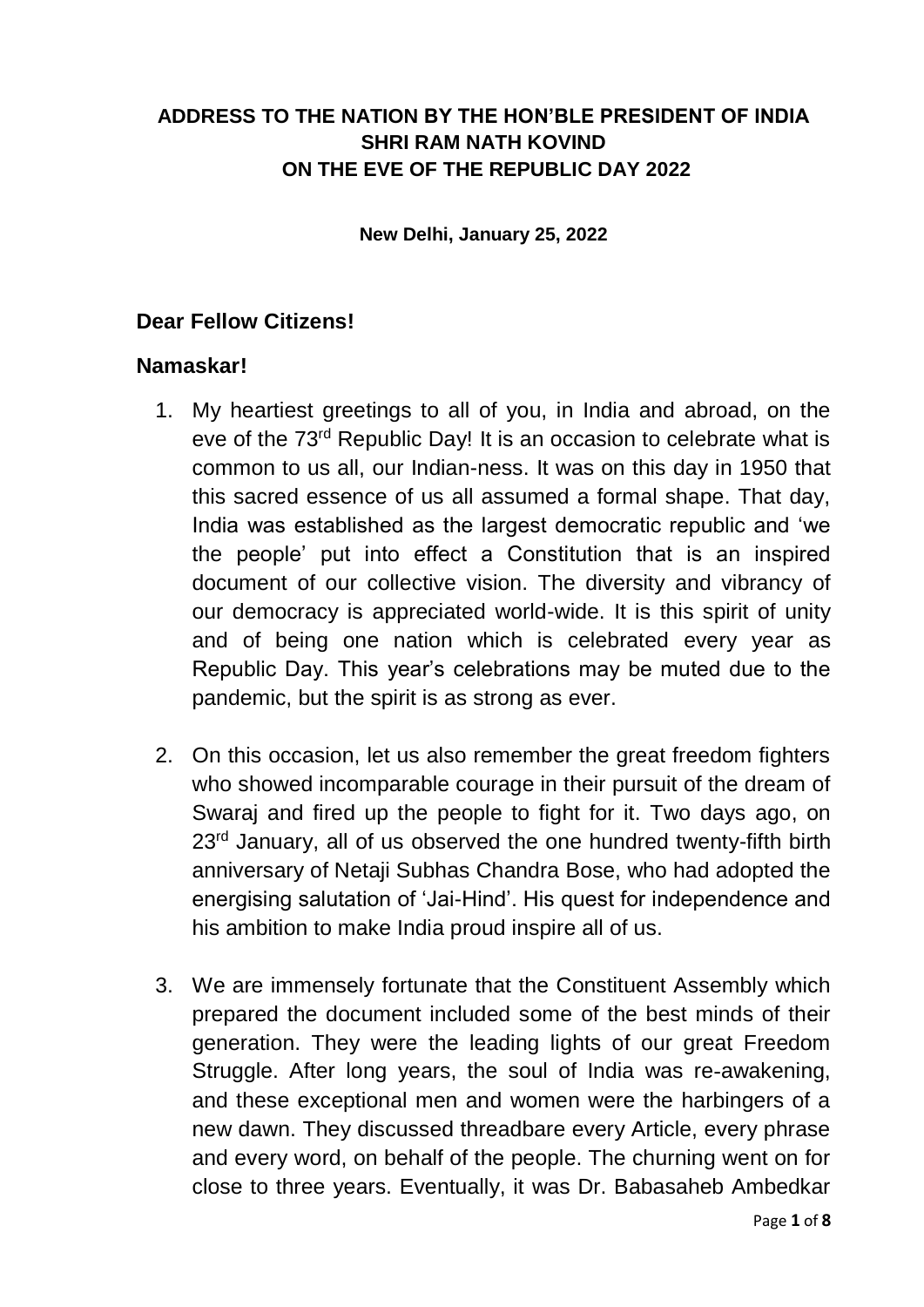who, as chairman of the drafting committee, prepared the final version that has become our founding document.

- 4. While the text of the Constitution, dealing with the details of the workings of the State, is quite long, the Preamble sums up its guiding principles – Democracy, Justice, Liberty, Equality and Fraternity. They form the bedrock on which our Republic stands. These are the values that form our collective inheritance.
- 5. These values have been accorded primacy in our Constitution in the form of Fundamental Rights and Fundamental Duties of the citizens. Rights and duties are two sides of the same coin. The observance of the Fundamental Duties mentioned in the Constitution by the citizens creates the proper environment for enjoyment of Fundamental Rights. By fulfilling the fundamental duty of rendering national service when called upon to do so, crores of our people have transformed the Swachh Bharat Abhiyan and the COVID vaccination drive into mass movements. A great deal of credit for the success of such campaigns goes to our dutiful citizens. I am sure that our people will continue to strengthen the campaigns of national interest with their active participation and will demonstrate the same dedication.
- 6. The Constitution of India was enacted and adopted by the Constituent Assembly on 26<sup>th</sup> November 1949, which we now celebrate as Constitution Day. But it was made effective two months later. This was done to mark that day in 1930 when India resolved to win complete freedom. From 1930 to 1947, every year 26<sup>th</sup> January was celebrated as 'Purna Swaraj Day', and that was the day chosen to put the Constitution into force.
- 7. Writing in 1930, Mahatma Gandhi had advised fellow citizens how 'Purna Swaraj Day' was to be celebrated. He had said and I quote:

"Remember that since we desire to attain our end by non-violent and truthful means only, we can do so only through self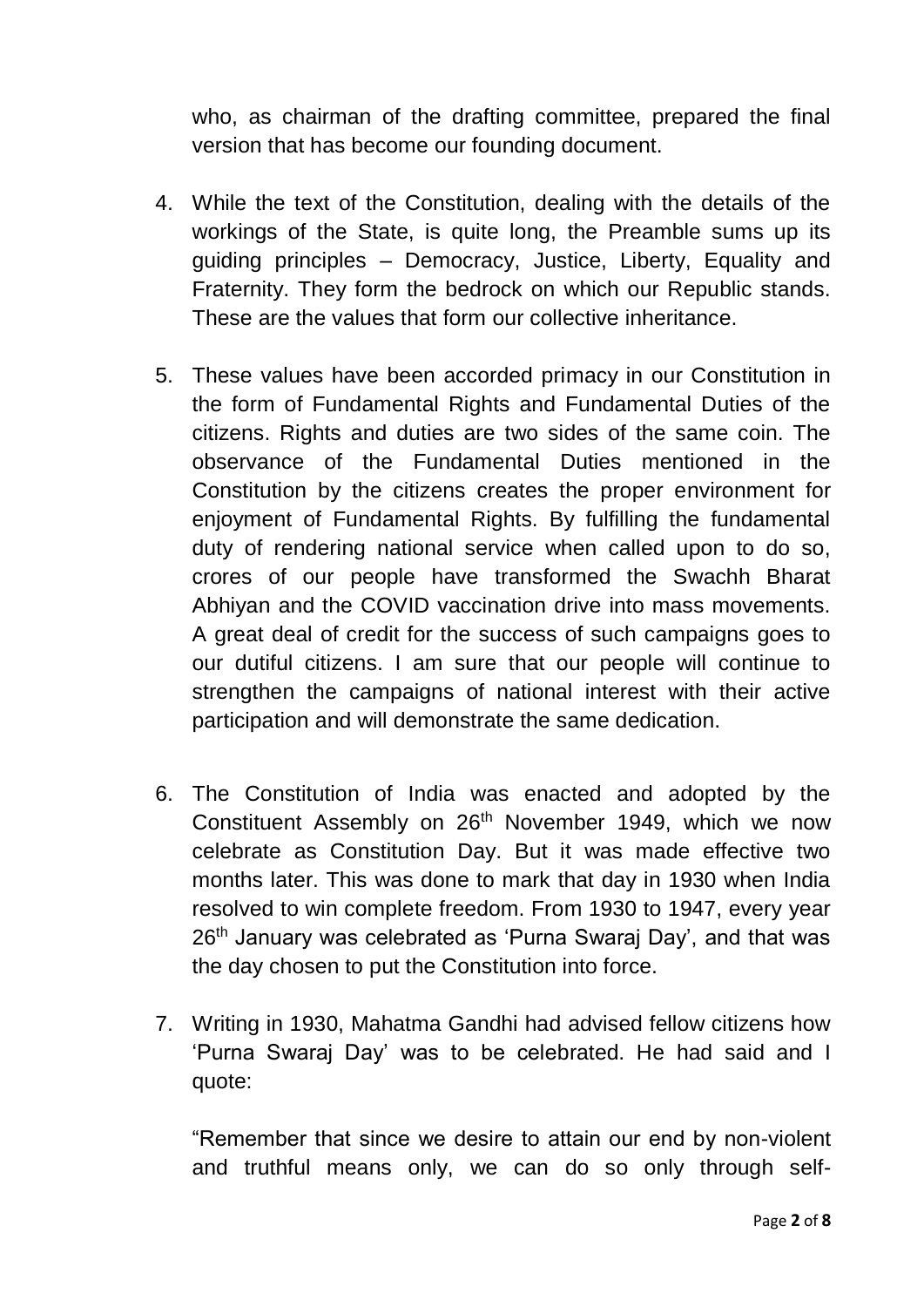purification. We should therefore devote the day to doing such constructive work as lies in our power to do." [UNQUOTE]

8. Needless to say, Gandhiji's advice is timeless. He would have liked us to celebrate the Republic Day in the same manner. He wanted us to look inside, introspect and strive to become better human beings, and then also look outside, join hands with others, and contribute towards the making of a better India and a better world.

## **Dear Fellow Citizens,**

- 9. The world has never been in so much need of help as now. It has been over two years now and humankind is still battling with the corona-virus. Hundreds of thousands of lives have been lost, and the world economy has been reeling under the impact. The world has suffered from unprecedented misery, and surge after surge of new variants have been posing new crises. It has been an extraordinary challenge to humankind.
- 10. The pandemic management was bound to be all the more difficult in India. We have high population density, and as a developing economy we did not have the level of resources and infrastructure needed to battle this invisible enemy. But it is only in such difficult times that the resilience of a nation shines forth. I am proud to say that we have shown an unmatched resolve against the corona virus. In the first year itself, we raised the healthcare infrastructure and also reached out to help others. By the second year, we had developed indigenous vaccines and launched the world's biggest vaccination drive in history. The vaccination drive is progressing at a quick pace in our country. During the pandemic, we have reached out to several other countries with vaccines and other medical help. This contribution by India has been appreciated by international organizations.
- 11. There have been setbacks, unfortunately, as the virus makes a comeback with new mutations. Countless families have gone through a harrowing time. There are no words to express our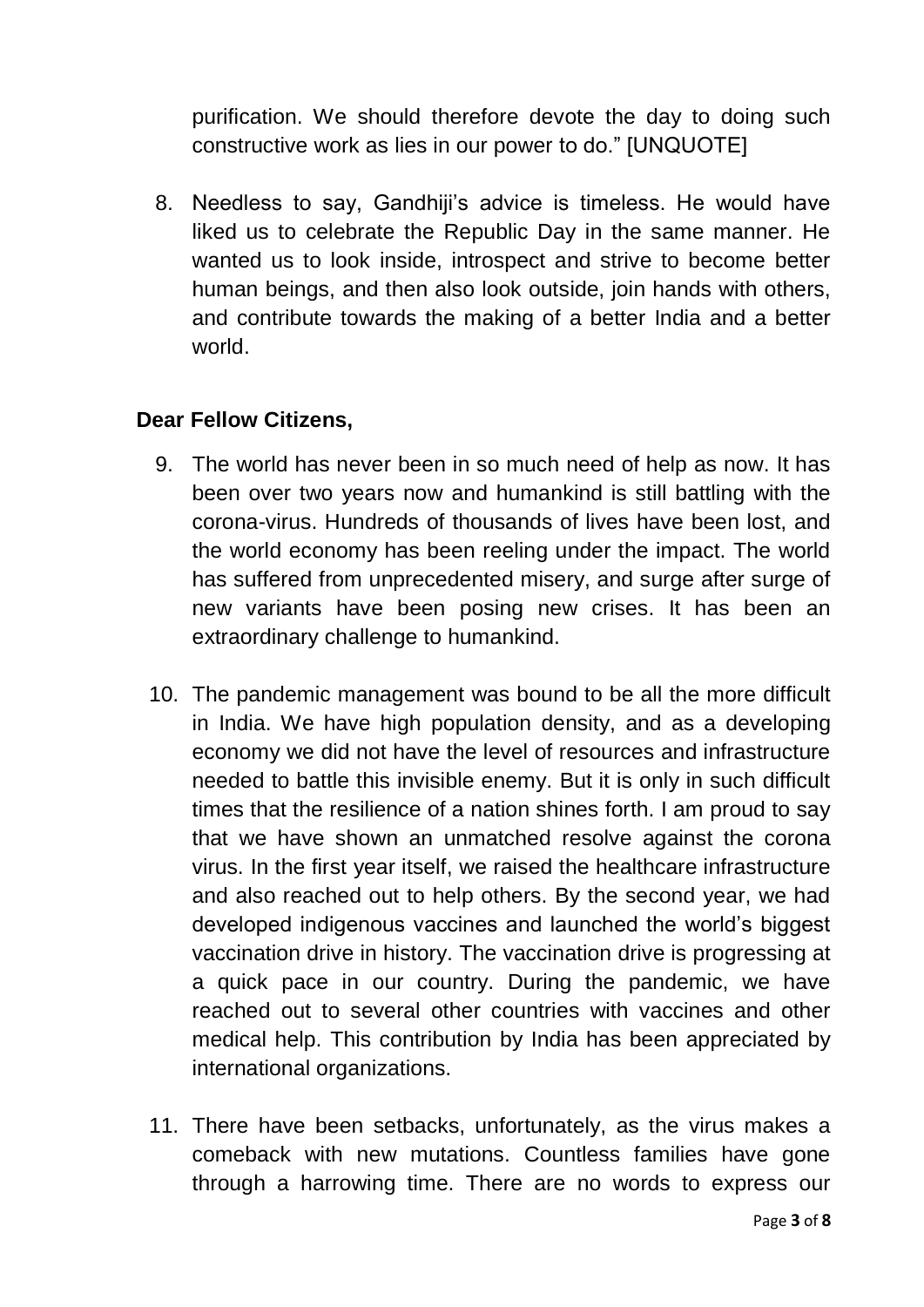collective trauma. The only saving grace is that many lives could be saved. As the pandemic is still wide-spread, we must remain alert and not let our guard down. The precautions we have taken till now have to be continued. Wearing mask and maintaining social distancing have been essential parts of COVID appropriate behaviour. In the fight against the COVID pandemic, it has now become a sacred national duty of every citizen to follow the precautions suggested by our scientists and experts. We have to discharge this duty till the crisis is behind us.

- 12. A time of crisis has also made us appreciate how we all Indians are connected as one family. The time of social distancing has brought us close to each other. We have realised how much we depend on each other. Doctors, nurses and paramedics have risen to the challenge, working long hours in difficult conditions even at the risk of their lives to attend to patients. Others have kept the nation moving, managing supply chains and utilities. The leadership, policy-makers, administrators and others at the central and state levels have made timely interventions.
- 13. Due to such interventions the economy is on the move again. It is a testimony to India's spirit in the face of adversity that the economy is projected to grow at an impressive rate in this fiscal, after going through contraction last year. This shows the success of the Atmanirbhar Bharat Abhiyan launched in the previous year. The government has shown relentless focus on reforming every economic sector and providing a helping hand wherever necessary. The impressive economic performance is made possible due to improvement in the agriculture and manufacturing sectors. I am happy to note that our farmers, especially young farmers with small holdings, are enthusiastically adopting natural farming.
- 14. Small and medium enterprises have played an important role in providing employment to people and imparting impetus to the economy. Our innovative young entrepreneurs have set new benchmarks of success by making effective use of the start-up eco-system. It is a testimony to the success of our country's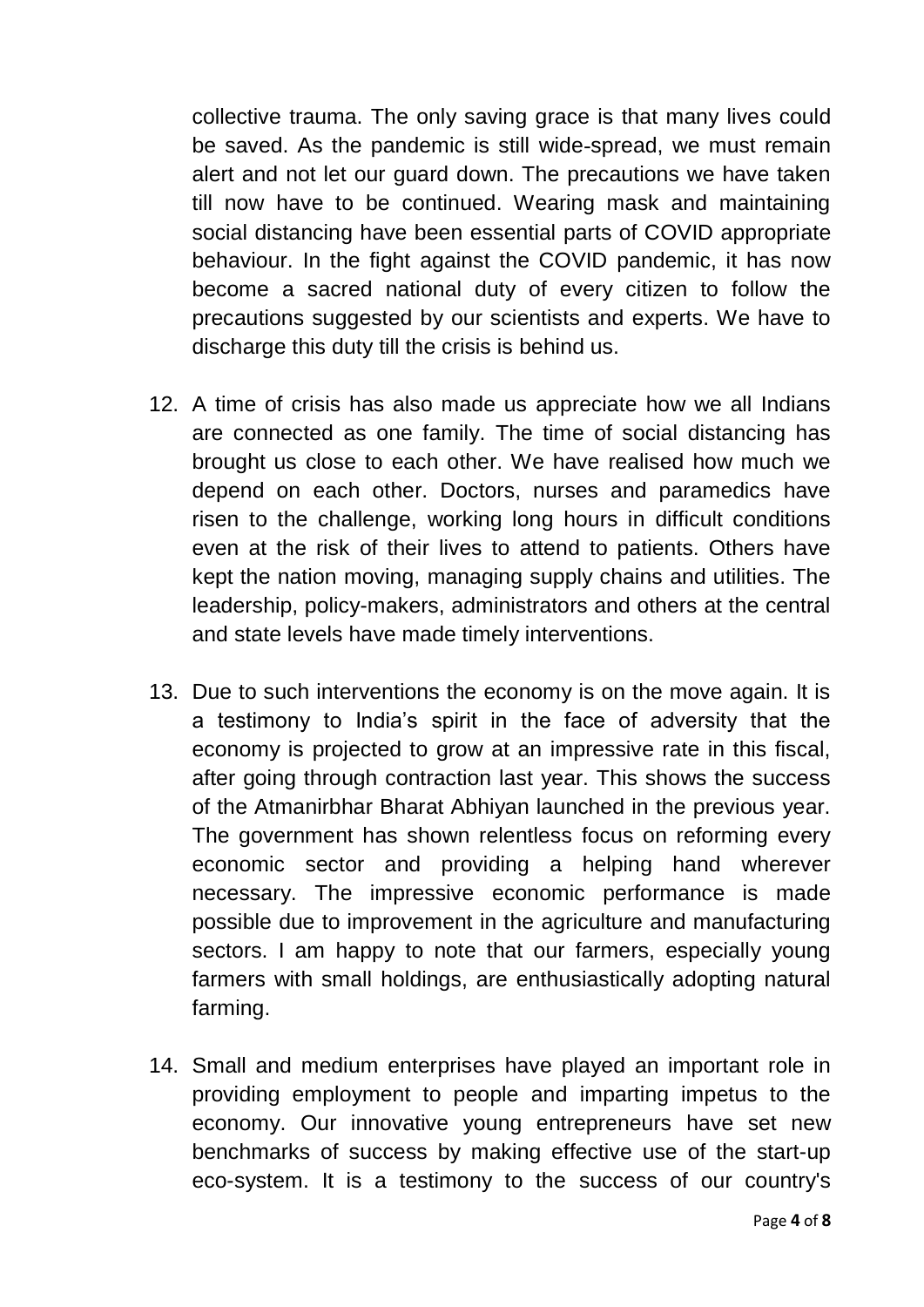massive and robust digital payment platform that millions of digital transactions are being done every month.

15. To reap the demographic dividend, the government has created the right environment with the National Education Policy that makes a perfect blend of traditional values and modern skills. It is gratifying to note that India has found a place among the top 50 innovative economies. It is all the more satisfying to note that we have been able to promote merit while also stressing upon allround inclusion.

## **Ladies and gentlemen,**

- 16. In the past year, our sports-persons also brought cheers as they made their mark at the Olympics. The self-confidence of these young champions inspires millions today.
- 17. In the recent months, I have witnessed remarkable examples of our people strengthening the country and the society through their commitment and action in diverse areas. However, I will mention only two such instances. The dedicated teams of the Indian Navy and Cochin Shipyard Limited have built an indigenous state-ofthe-art aircraft carrier IAC Vikrant which is to be inducted into our Navy. Due to such modern military capabilities, India is now counted among the world's leading naval powers. This is an impressive example of moving towards self-reliance in the field of defence. Apart from this, I found one special experience very touching. In a village called Sui in Bhiwani district of Haryana, some enlightened citizens who belong to that village have transformed the village under the 'Swa-Prerit Adarsh Gram Yojana', demonstrating sensitivity and diligence. This example of expressing affection and gratitude for one's village or native land is worth emulating. There remains life-long love and reverence for their native land in the hearts of grateful people. This example strengthens my belief that a new India is emerging – a Strong India and a Sensitive India; Sashakt Bharat, Samvedan-sheel Bharat. I am sure that taking inspiration from this example, other resourceful people will also contribute for the development of their villages and cities.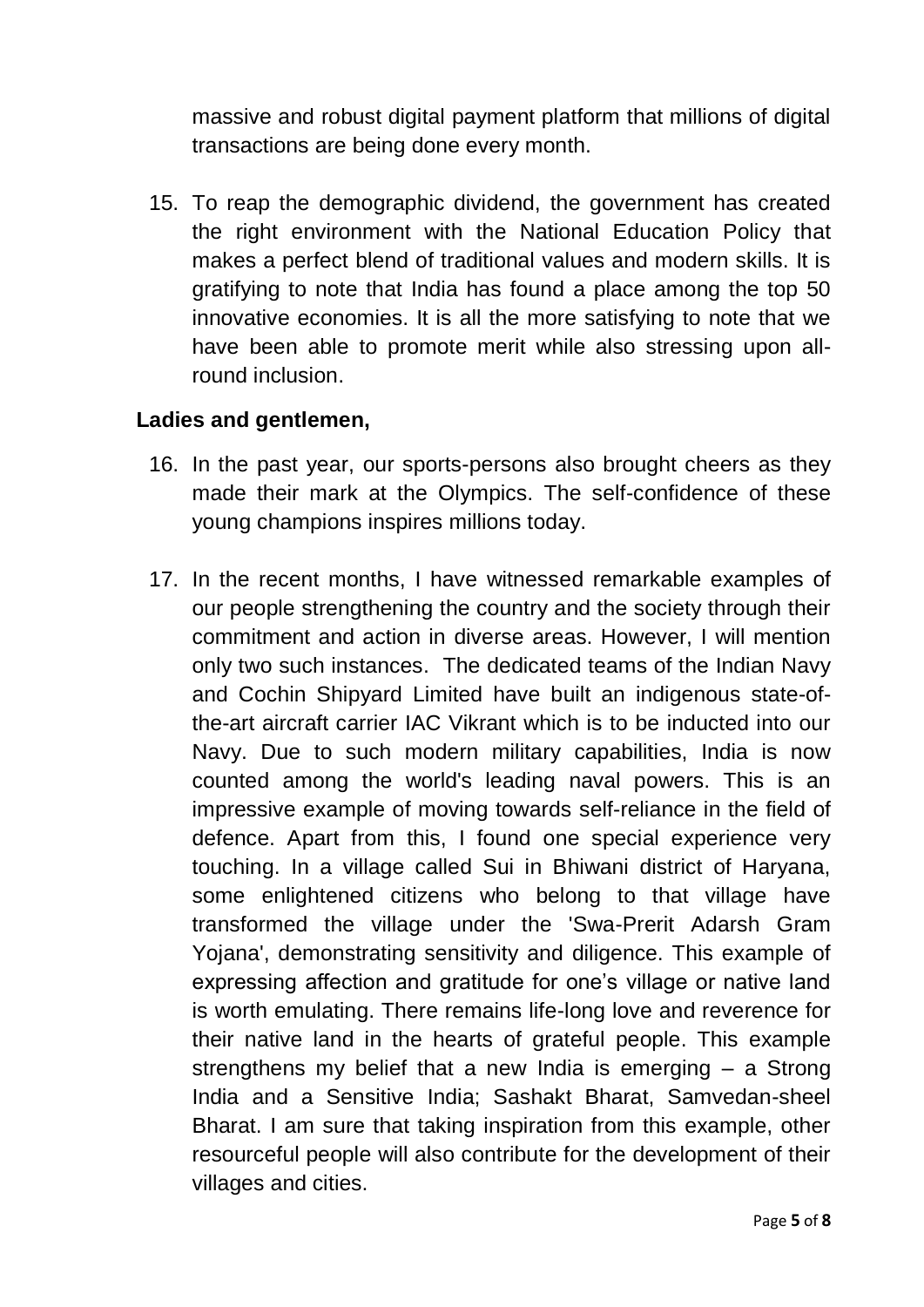18. In this context, I would like to share a personal experience with all of you. I had the privilege of visiting my birth-place, that is, my village Paraunkh at Kanpur Dehat district in the month of June last year. On reaching there, I naturally felt the urge to express respect for the sacred soil of my village and applied it on my forehead because I believe that I have been able to reach Rashtrapati Bhavan only due to the blessings of my village. Wherever in the world I may be, my village and my country remain in my heart. I request the people of India who are successful in life due to their hard work and talent, to always remember their roots, their village, town or city. Also, all of you must serve your place of birth and your country in whatever way you can. If all the successful people of India work sincerely for the development of their birth-places, then the whole country will benefit from the outcome of such local development.

# **Dear Fellow Citizens,**

19. Today, it is our soldiers and security personnel who carry on the legacy of national pride. In the unbearable cold of the Himalayas and in the excruciating heat of the desert, far away from their families, they continue to guard the motherland. It is thanks to the constant vigil of the armed forces securing our borders and the police personnel maintaining internal security within the country that their fellow citizens enjoy peaceful life. When a brave soldier dies on duty, the entire country feels sad. Last month, in an unfortunate accident, we lost one of the bravest commanders of the country - General Bipin Rawat - his wife and many brave soldiers. The entire country was deeply saddened by the tragic loss.

#### **Ladies and gentlemen,**

20. Patriotism strengthens the sense of duty among citizens. Whether you are a doctor or a lawyer, a shopkeeper or office-worker, a sanitation employee or a labourer, doing one's duty well and efficiently is the first and foremost contribution you make to the nation.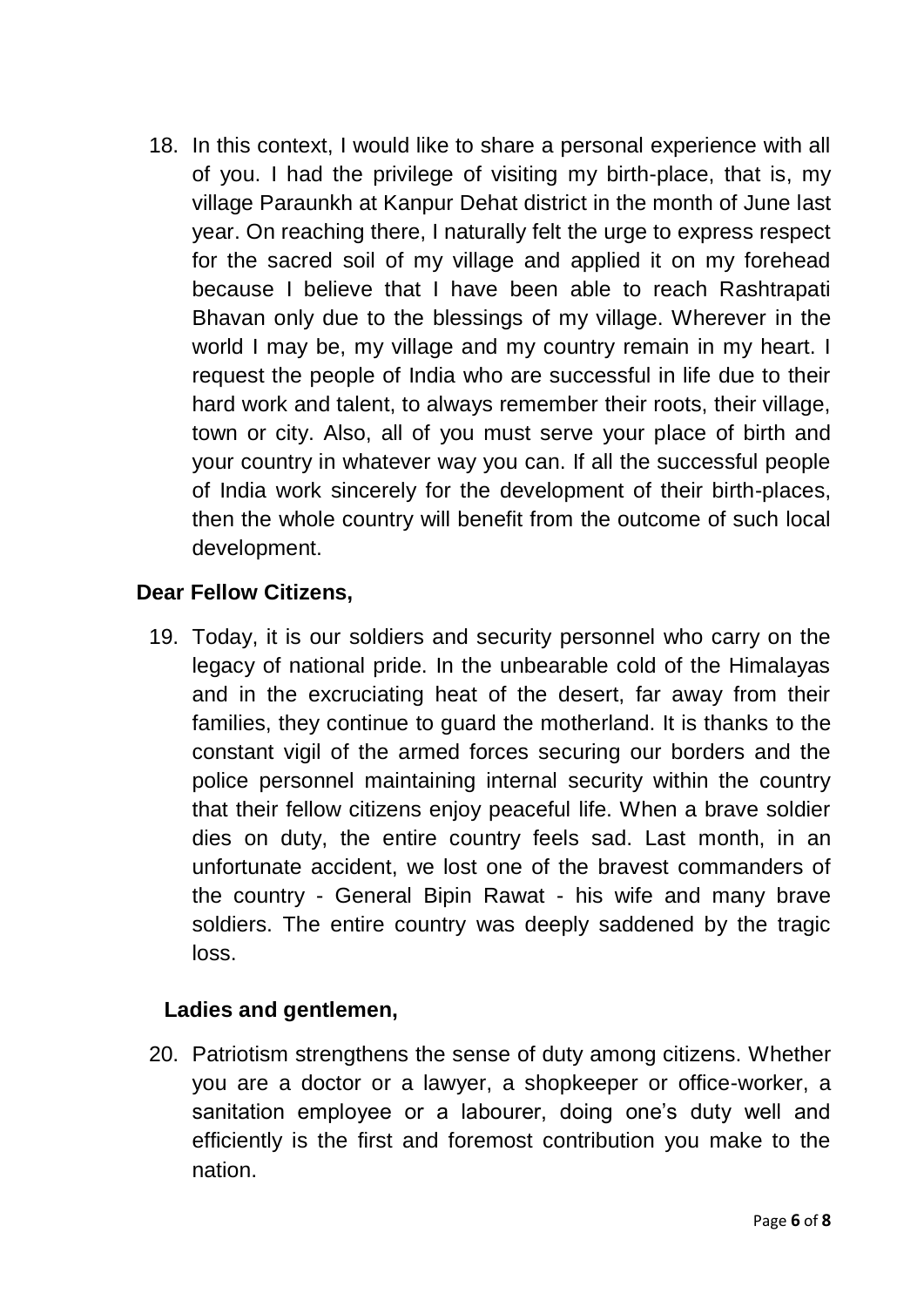- 21. As the supreme commander of the Armed Forces, I am glad to note that it has been a water-shed year for women empowerment in the Armed Forces. Our daughters have broken a glass ceiling, and permanent commission has now been allowed for women officers in new areas. Also, the talent pipeline for the forces will be strengthened with women coming through Sainik Schools and the prestigious National Defence Academy. Consequently, our Armed Forces will benefit from better gender balance.
- 22. I am confident that India is better placed today to meet the challenges of the future. The twenty-first century is turning out to be the age of climate change, and India has taken a leadership position on the world stage in showing the way, especially with its bold and ambitious push for renewable energy. At the individual level, each one of us can remember Gandhiji's advice and help improve the world around us. India has always considered the whole world as one family. I am sure that, inspired by this spirit of universal brother-hood, our country and the entire global community will move towards a more equitable and prosperous future.

# **Dear Fellow Citizens,**

23. This year, India will cross a milestone when it completes 75 years of Independence. We are celebrating this occasion as 'Azadi ka Amrit Mahotsav'. It is heartening to note that our people, especially youngsters, are participating enthusiastically in a variety of events and programmes organised to commemorate the landmark year. It is a great opportunity for not only the next generation but all of us to re-connect with our past. Our freedom struggle was an inspiring chapter in our splendid saga. In this seventy-fifth year of Independence, let us re-discover the values that animated our glorious national movement. Many men and women laid down their lives for our freedom. Our freedom fighters have suffered un-imaginable torture and made countless sacrifices for us to enjoy the festivals of Independence Day and